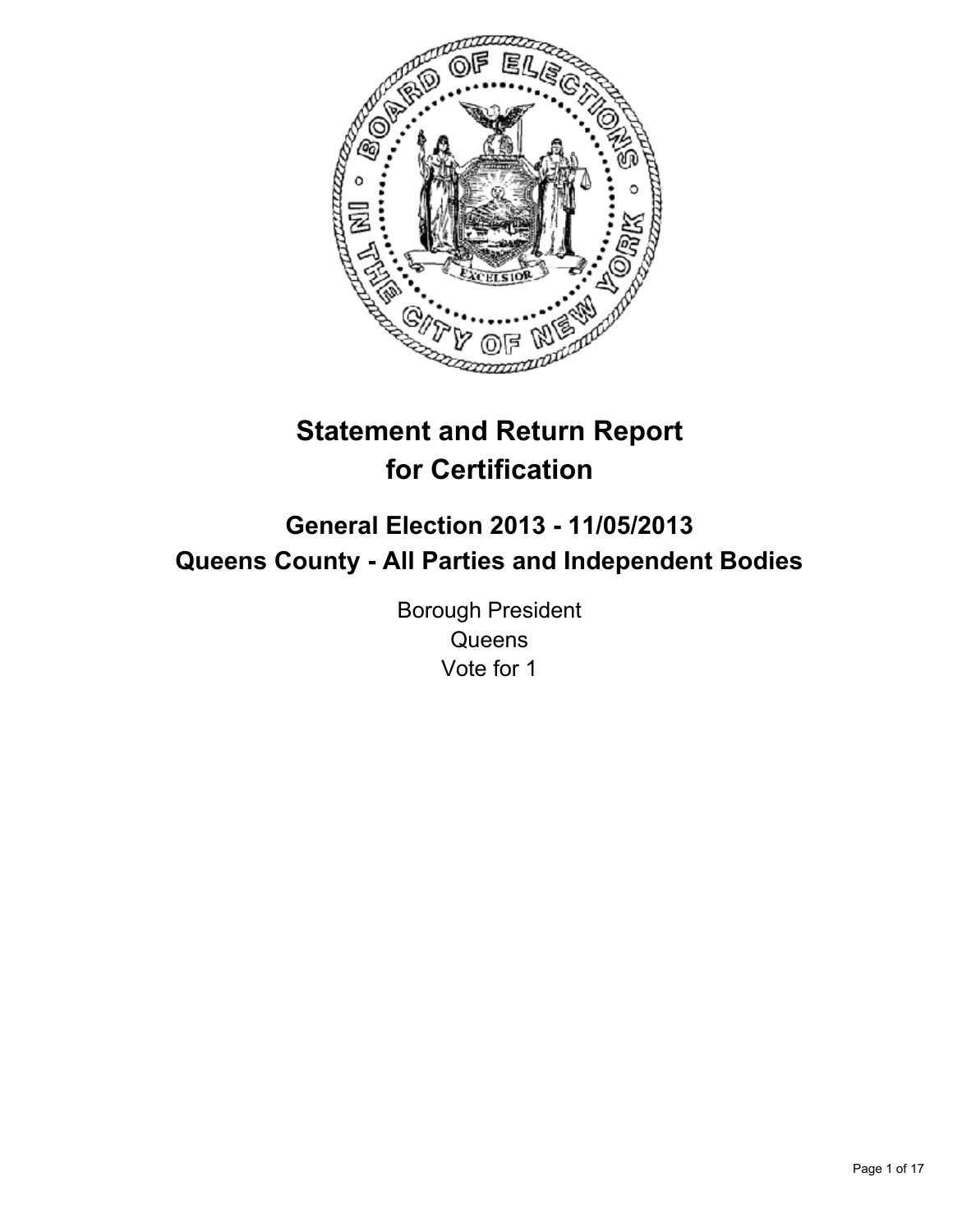

| PUBLIC COUNTER                                           | 18,034       |
|----------------------------------------------------------|--------------|
| <b>EMERGENCY</b>                                         | 68           |
| ABSENTEE/MILITARY                                        | 815          |
| <b>FEDERAL</b>                                           | 0            |
| <b>SPECIAL PRESIDENTIAL</b>                              | 0            |
| <b>AFFIDAVIT</b>                                         | 259          |
| <b>Total Ballots</b>                                     | 19,176       |
| Less - Inapplicable Federal/Special Presidential Ballots | 0            |
| <b>Total Applicable Ballots</b>                          | 19,176       |
| MELINDA KATZ (DEMOCRATIC)                                | 10,567       |
| AURELIO A. ARCABASCIO (REPUBLICAN)                       | 5,244        |
| MELINDA KATZ (WORKING FAMILIES)                          | 625          |
| EVERLY D. BROWN (JOBS & EDUCATION)                       | 303          |
| <b>GERALD SULLIVAN (WRITE-IN)</b>                        | 1            |
| HENRY LAGOS (WRITE-IN)                                   | $\mathbf{1}$ |
| <b>ISAAC PANSEE (WRITE-IN)</b>                           | 1            |
| LEW SIMON (WRITE-IN)                                     | $\mathbf{1}$ |
| MATTHEW GORTON (WRITE-IN)                                | 1            |
| PATRICIA CAYO SEXTON (WRITE-IN)                          | $\mathbf{1}$ |
| PETER VALLONE (WRITE-IN)                                 | 5            |
| RABBI REISMAN (WRITE-IN)                                 | 1            |
| RAYMOND DI LUGLIO (WRITE-IN)                             | 1            |
| SEAN CASEY (WRITE-IN)                                    | $\mathbf{1}$ |
| UNATTRIBUTABLE WRITE-IN (WRITE-IN)                       | 7            |
| VANESSA DEL RIO (WRITE-IN)                               | $\mathbf{1}$ |
| <b>Total Votes</b>                                       | 16,761       |
| Unrecorded                                               | 2,415        |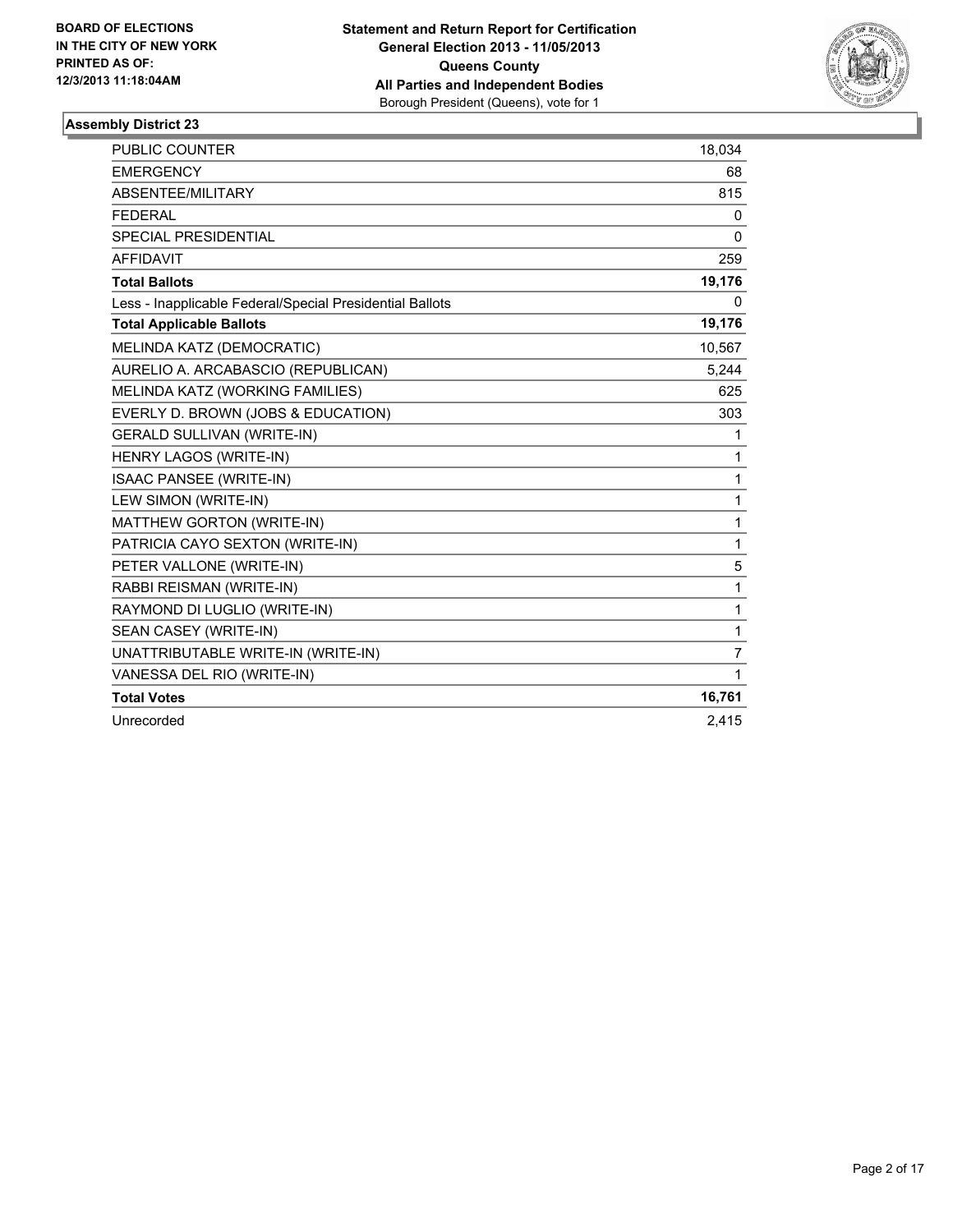

| <b>PUBLIC COUNTER</b>                                    | 13,459 |
|----------------------------------------------------------|--------|
| <b>EMERGENCY</b>                                         | 0      |
| ABSENTEE/MILITARY                                        | 475    |
| <b>FEDERAL</b>                                           | 0      |
| SPECIAL PRESIDENTIAL                                     | 0      |
| <b>AFFIDAVIT</b>                                         | 101    |
| <b>Total Ballots</b>                                     | 14,035 |
| Less - Inapplicable Federal/Special Presidential Ballots | 0      |
| <b>Total Applicable Ballots</b>                          | 14,035 |
| MELINDA KATZ (DEMOCRATIC)                                | 10,169 |
| AURELIO A. ARCABASCIO (REPUBLICAN)                       | 2,121  |
| MELINDA KATZ (WORKING FAMILIES)                          | 494    |
| EVERLY D. BROWN (JOBS & EDUCATION)                       | 311    |
| CAMINA NIEVES (WRITE-IN)                                 | 1      |
| PETER KOO (WRITE-IN)                                     | 1      |
| PETER VALLONE (WRITE-IN)                                 | 5      |
| TONY AVELLA (WRITE-IN)                                   | 1      |
| UNATTRIBUTABLE WRITE-IN (WRITE-IN)                       | 3      |
| <b>Total Votes</b>                                       | 13,106 |
| Unrecorded                                               | 929    |

| <b>PUBLIC COUNTER</b>                                    | 13,472       |
|----------------------------------------------------------|--------------|
| <b>EMERGENCY</b>                                         | 0            |
| ABSENTEE/MILITARY                                        | 397          |
| <b>FEDERAL</b>                                           | 0            |
| <b>SPECIAL PRESIDENTIAL</b>                              | $\mathbf{0}$ |
| <b>AFFIDAVIT</b>                                         | 89           |
| <b>Total Ballots</b>                                     | 13,958       |
| Less - Inapplicable Federal/Special Presidential Ballots | 0            |
| <b>Total Applicable Ballots</b>                          | 13,958       |
| MELINDA KATZ (DEMOCRATIC)                                | 8,812        |
| AURELIO A. ARCABASCIO (REPUBLICAN)                       | 2,975        |
| MELINDA KATZ (WORKING FAMILIES)                          | 493          |
| EVERLY D. BROWN (JOBS & EDUCATION)                       | 246          |
| <b>ANTHONY WEINER (WRITE-IN)</b>                         | 1            |
| CYNTHIA LEON (WRITE-IN)                                  | 1            |
| ELLIOT COHEN (WRITE-IN)                                  | 1            |
| <b>GAIA MAURER (WRITE-IN)</b>                            | $\mathbf{1}$ |
| JOHN LIU (WRITE-IN)                                      | 1            |
| MANA DI-INNOCENA TLIS (WRITE-IN)                         | $\mathbf{1}$ |
| PETER VALLONE (WRITE-IN)                                 | 10           |
| STEVE REINERT (WRITE-IN)                                 | 1            |
| UNATTRIBUTABLE WRITE-IN (WRITE-IN)                       | 3            |
| VINCENT KISSENGER (WRITE-IN)                             | 1            |
| <b>Total Votes</b>                                       | 12,547       |
| Unrecorded                                               | 1,411        |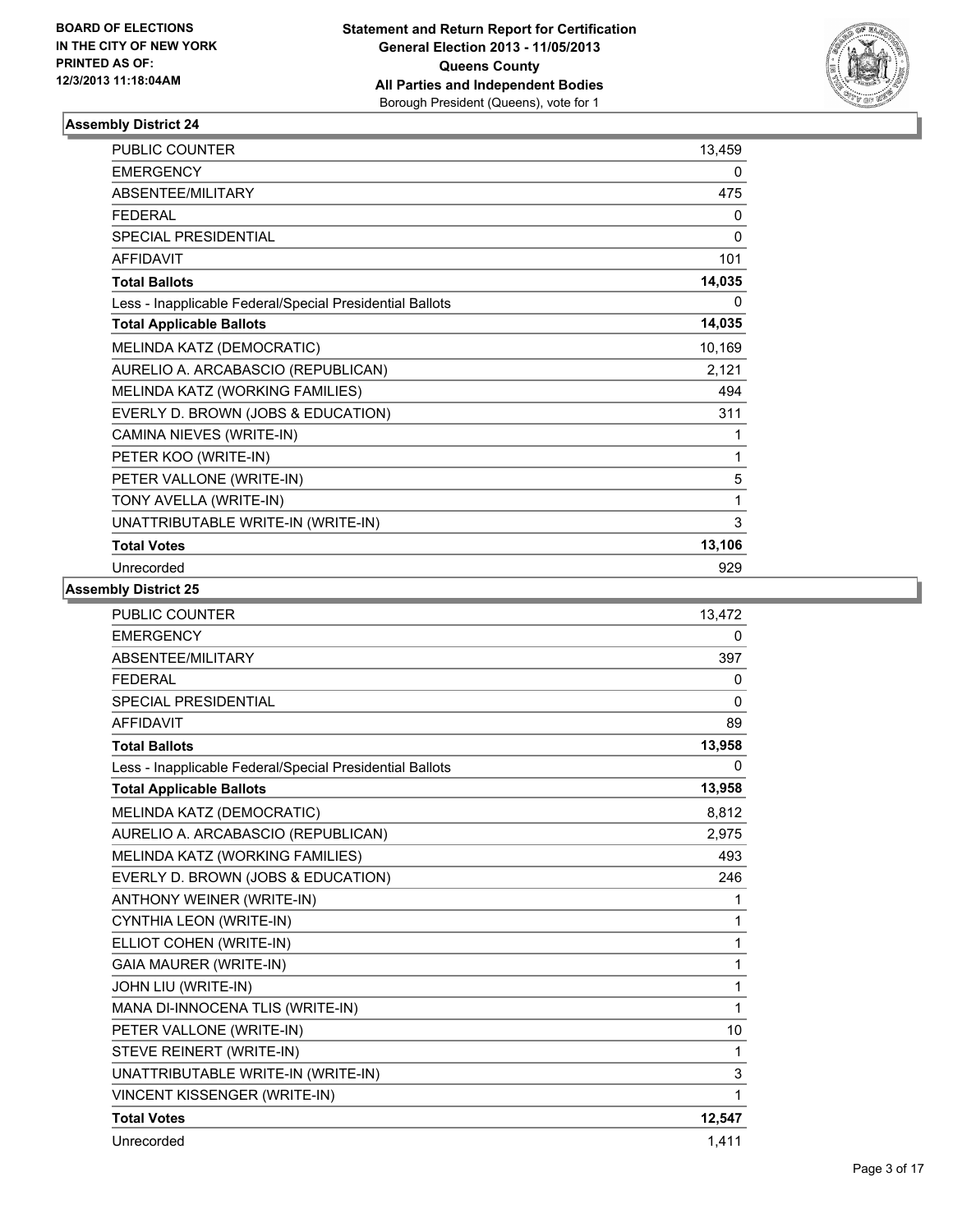

| PUBLIC COUNTER                                           | 21,097       |
|----------------------------------------------------------|--------------|
| <b>EMERGENCY</b>                                         | 1            |
| ABSENTEE/MILITARY                                        | 878          |
| <b>FEDERAL</b>                                           | 0            |
| <b>SPECIAL PRESIDENTIAL</b>                              | $\mathbf{0}$ |
| <b>AFFIDAVIT</b>                                         | 115          |
| <b>Total Ballots</b>                                     | 22,091       |
| Less - Inapplicable Federal/Special Presidential Ballots | 0            |
| <b>Total Applicable Ballots</b>                          | 22,091       |
| MELINDA KATZ (DEMOCRATIC)                                | 12,719       |
| AURELIO A. ARCABASCIO (REPUBLICAN)                       | 6,402        |
| MELINDA KATZ (WORKING FAMILIES)                          | 750          |
| EVERLY D. BROWN (JOBS & EDUCATION)                       | 254          |
| DAN MOSKOWITZ (WRITE-IN)                                 | 1            |
| ED MCCLOSKEY (WRITE-IN)                                  | $\mathbf{1}$ |
| ELSA WEINER (WRITE-IN)                                   | 1            |
| <b>GARY PIETROAKY (WRITE-IN)</b>                         | 1            |
| JOHN TEST (WRITE-IN)                                     | 1            |
| MICHAEL GRASSO (WRITE-IN)                                | $\mathbf{1}$ |
| MICHAEL SKROVOV (WRITE-IN)                               | 1            |
| PETER VALLONE (WRITE-IN)                                 | 14           |
| PHILIP MICHAEL MCGRORY (WRITE-IN)                        | 1            |
| SONIA CHAKRAVORTY (WRITE-IN)                             | 1            |
| TONY AVELLA (WRITE-IN)                                   | 3            |
| UNATTRIBUTABLE WRITE-IN (WRITE-IN)                       | 5            |
| <b>Total Votes</b>                                       | 20,156       |
| Unrecorded                                               | 1,935        |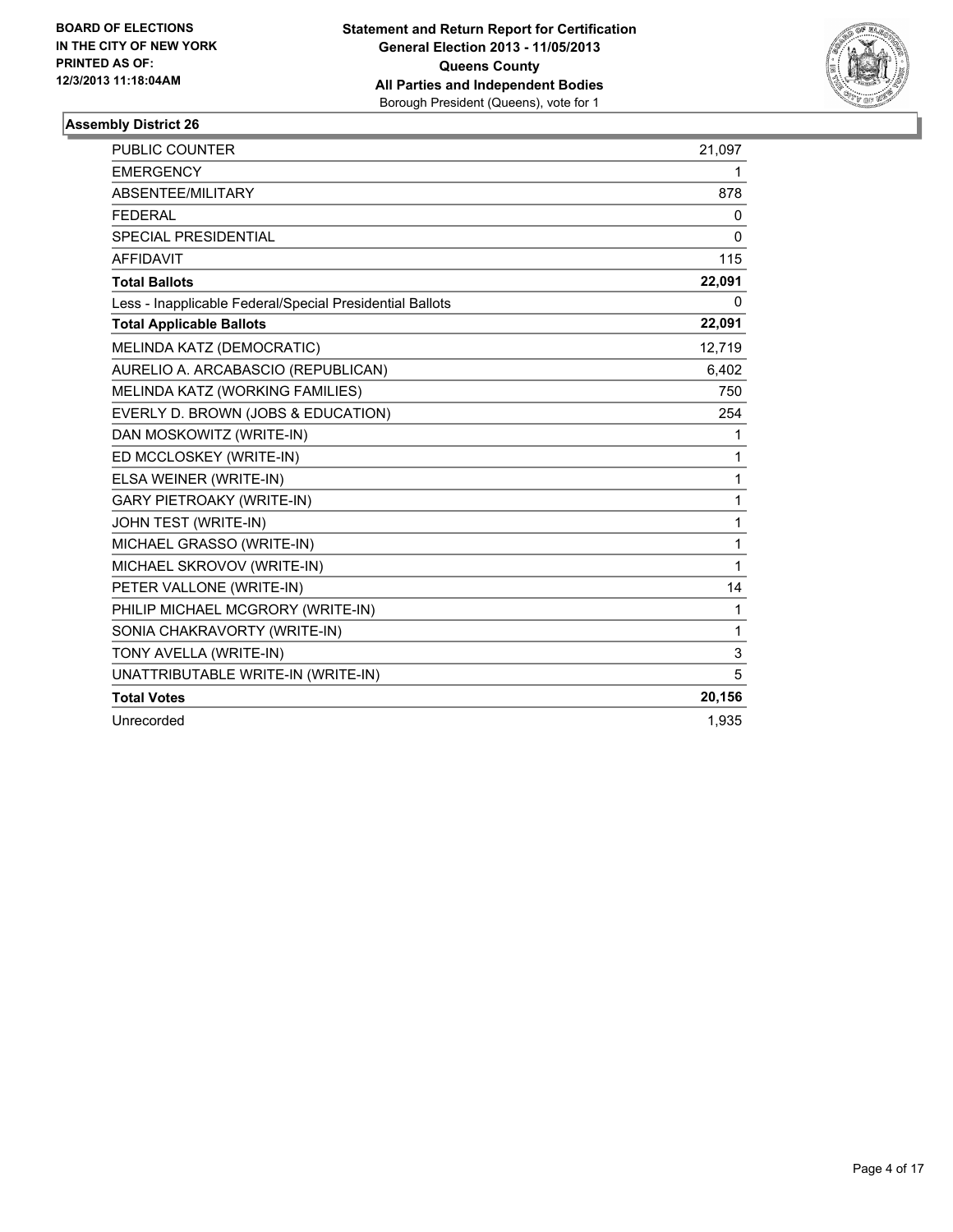

| <b>PUBLIC COUNTER</b>                                    | 14,376       |
|----------------------------------------------------------|--------------|
| <b>EMERGENCY</b>                                         | 0            |
| ABSENTEE/MILITARY                                        | 601          |
| <b>FEDERAL</b>                                           | 0            |
| <b>SPECIAL PRESIDENTIAL</b>                              | 0            |
| <b>AFFIDAVIT</b>                                         | 113          |
| <b>Total Ballots</b>                                     | 15,090       |
| Less - Inapplicable Federal/Special Presidential Ballots | 0            |
| <b>Total Applicable Ballots</b>                          | 15,090       |
| MELINDA KATZ (DEMOCRATIC)                                | 10,130       |
| AURELIO A. ARCABASCIO (REPUBLICAN)                       | 2,796        |
| MELINDA KATZ (WORKING FAMILIES)                          | 695          |
| EVERLY D. BROWN (JOBS & EDUCATION)                       | 264          |
| AYALA STERN (WRITE-IN)                                   | 1            |
| DAVID CASVIS (WRITE-IN)                                  | 1            |
| DOUG HEFFERNAN (WRITE-IN)                                | $\mathbf{1}$ |
| JASON CAMPBELL (WRITE-IN)                                | 1            |
| LEROY COMRIE (WRITE-IN)                                  | 1            |
| MONTGOMERY SUMMA (WRITE-IN)                              | $\mathbf{1}$ |
| MUMIA ABU-SAMAL (WRITE-IN)                               | $\mathbf{1}$ |
| NECHONGE LOCH (WRITE-IN)                                 | $\mathbf{1}$ |
| PETER VALLONE (WRITE-IN)                                 | 10           |
| RAY KELLY (WRITE-IN)                                     | 1            |
| SETH GALINSKY (WRITE-IN)                                 | 1            |
| TONY AVELLA (WRITE-IN)                                   | 1            |
| UNATTRIBUTABLE WRITE-IN (WRITE-IN)                       | 5            |
| ZUE MARCHAND (WRITE-IN)                                  | 1            |
| <b>Total Votes</b>                                       | 13,912       |
| Unrecorded                                               | 1,178        |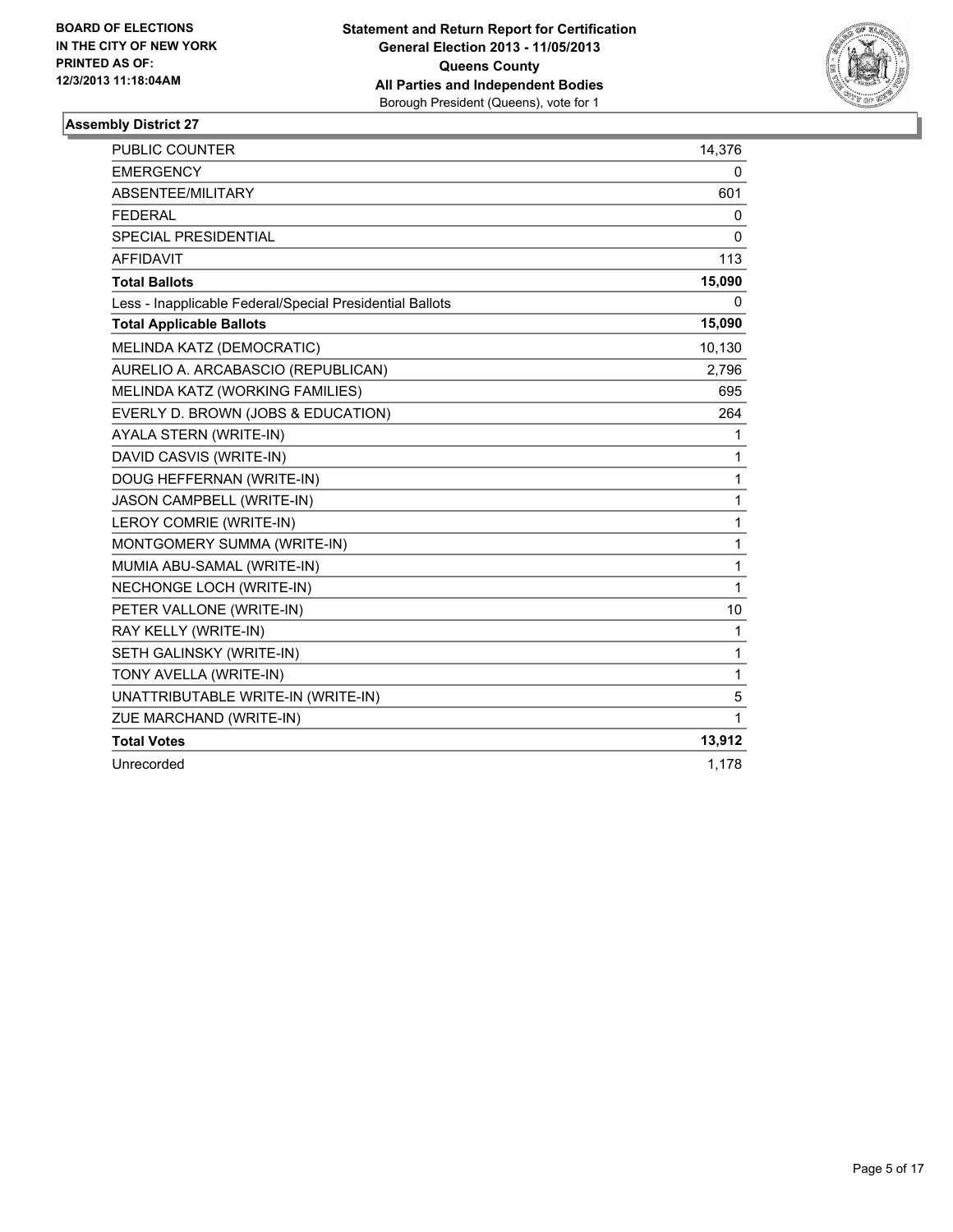

| <b>PUBLIC COUNTER</b>                                    | 17,878         |
|----------------------------------------------------------|----------------|
| <b>EMERGENCY</b>                                         | 0              |
| ABSENTEE/MILITARY                                        | 728            |
| <b>FEDERAL</b>                                           | 0              |
| <b>SPECIAL PRESIDENTIAL</b>                              | 0              |
| <b>AFFIDAVIT</b>                                         | 98             |
| <b>Total Ballots</b>                                     | 18,704         |
| Less - Inapplicable Federal/Special Presidential Ballots | 0              |
| <b>Total Applicable Ballots</b>                          | 18,704         |
| MELINDA KATZ (DEMOCRATIC)                                | 12,169         |
| AURELIO A. ARCABASCIO (REPUBLICAN)                       | 4,085          |
| MELINDA KATZ (WORKING FAMILIES)                          | 882            |
| EVERLY D. BROWN (JOBS & EDUCATION)                       | 334            |
| CHRISTINA MAGGI (WRITE-IN)                               | 1              |
| <b>CURTIS SLIWA (WRITE-IN)</b>                           | $\mathbf{1}$   |
| ERIK BLUM (WRITE-IN)                                     | 3              |
| HIEN TRAN (WRITE-IN)                                     | 1              |
| JOSEPH A SURACI (WRITE-IN)                               | 1              |
| JOSEPH W. LOYES JR. (WRITE-IN)                           | $\mathbf{1}$   |
| <b>KEN CARL (WRITE-IN)</b>                               | $\mathbf 1$    |
| MATTHEW GORTON (WRITE-IN)                                | $\overline{c}$ |
| PATRICK SETNOFF (WRITE-IN)                               | $\mathbf 1$    |
| PETER M HARGROVE (WRITE-IN)                              | $\mathbf{1}$   |
| PETER VALLONE (WRITE-IN)                                 | 13             |
| ROBERT POZARYCKI (WRITE-IN)                              | 1              |
| ROXANNE MARTIN (WRITE-IN)                                | 3              |
| SETH GALINSKY (WRITE-IN)                                 | $\mathbf{1}$   |
| TONY AVELLA (WRITE-IN)                                   | $\mathbf{1}$   |
| UNATTRIBUTABLE WRITE-IN (WRITE-IN)                       | 3              |
| WALTER WEIS (WRITE-IN)                                   | 1              |
| <b>Total Votes</b>                                       | 17,506         |
| Unrecorded                                               | 1,198          |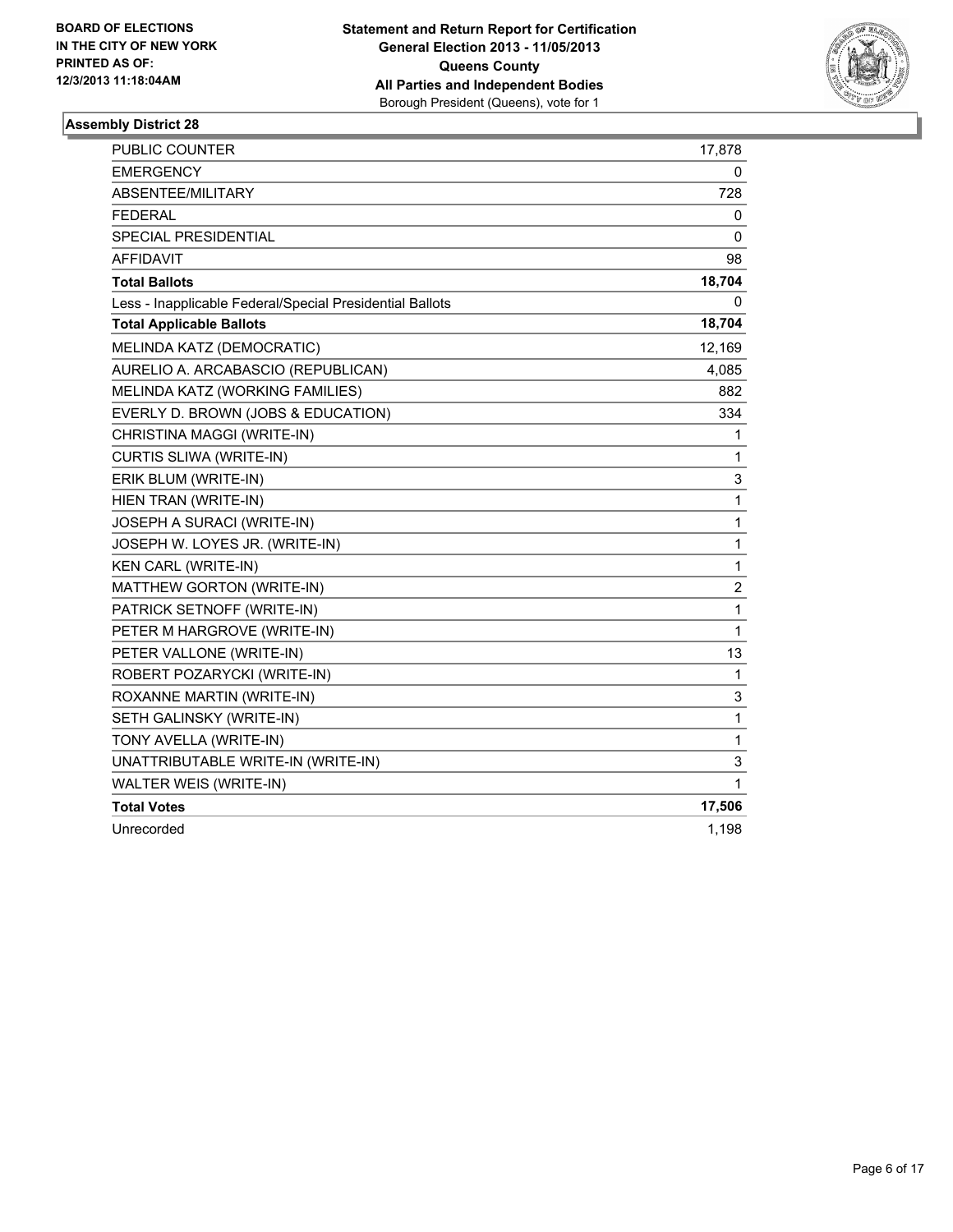

| <b>PUBLIC COUNTER</b>                                    | 17,580 |
|----------------------------------------------------------|--------|
| <b>EMERGENCY</b>                                         | 1      |
| ABSENTEE/MILITARY                                        | 497    |
| <b>FEDERAL</b>                                           | 0      |
| SPECIAL PRESIDENTIAL                                     | 0      |
| <b>AFFIDAVIT</b>                                         | 167    |
| <b>Total Ballots</b>                                     | 18,245 |
| Less - Inapplicable Federal/Special Presidential Ballots | 0      |
| <b>Total Applicable Ballots</b>                          | 18,245 |
| MELINDA KATZ (DEMOCRATIC)                                | 15,328 |
| AURELIO A. ARCABASCIO (REPUBLICAN)                       | 453    |
| MELINDA KATZ (WORKING FAMILIES)                          | 347    |
| EVERLY D. BROWN (JOBS & EDUCATION)                       | 852    |
| <b>COREY GUMBS (WRITE-IN)</b>                            | 1      |
| JOHN TEST (WRITE-IN)                                     | 1      |
| JOHN W. CRONIN (WRITE-IN)                                | 1      |
| LEROY COMRIE (WRITE-IN)                                  | 1      |
| UNATTRIBUTABLE WRITE-IN (WRITE-IN)                       | 2      |
| <b>Total Votes</b>                                       | 16,986 |
| Unrecorded                                               | 1,259  |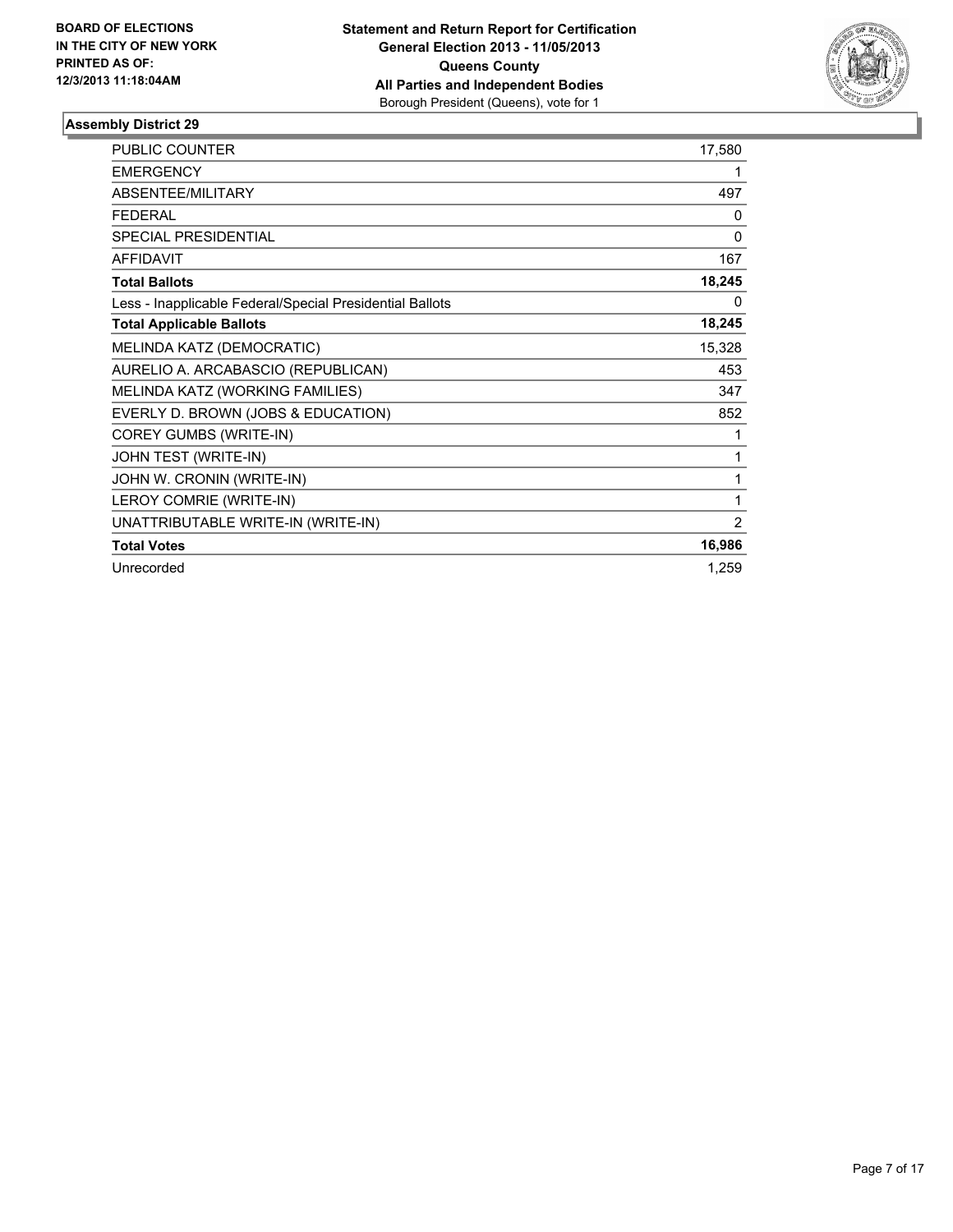

| <b>PUBLIC COUNTER</b>                                    | 14,367         |
|----------------------------------------------------------|----------------|
| <b>EMERGENCY</b>                                         | 14             |
| ABSENTEE/MILITARY                                        | 466            |
| <b>FEDERAL</b>                                           | 0              |
| SPECIAL PRESIDENTIAL                                     | 0              |
| <b>AFFIDAVIT</b>                                         | 120            |
| <b>Total Ballots</b>                                     | 14,967         |
| Less - Inapplicable Federal/Special Presidential Ballots | 0              |
| <b>Total Applicable Ballots</b>                          | 14,967         |
| MELINDA KATZ (DEMOCRATIC)                                | 8,670          |
| AURELIO A. ARCABASCIO (REPUBLICAN)                       | 3,831          |
| MELINDA KATZ (WORKING FAMILIES)                          | 713            |
| EVERLY D. BROWN (JOBS & EDUCATION)                       | 270            |
| <b>ANTHONY MASSON (WRITE-IN)</b>                         | 1              |
| DONNA FREDERICK KSEN (WRITE-IN)                          | 1              |
| <b>GEORGE VALLONE (WRITE-IN)</b>                         | 1              |
| LAUREN FUSCO (WRITE-IN)                                  | 1              |
| MARK HERON (WRITE-IN)                                    | 1              |
| MATTHEW GORTON (WRITE-IN)                                | 1              |
| MEHMET OZ (WRITE-IN)                                     | 1              |
| <b>NOEL POLANCO (WRITE-IN)</b>                           | 1              |
| PETER VALLONE (WRITE-IN)                                 | 20             |
| TRAYON CHRISTIAN (WRITE-IN)                              | $\mathbf 1$    |
| UNATTRIBUTABLE WRITE-IN (WRITE-IN)                       | $\overline{7}$ |
| <b>Total Votes</b>                                       | 13,520         |
| Unrecorded                                               | 1,447          |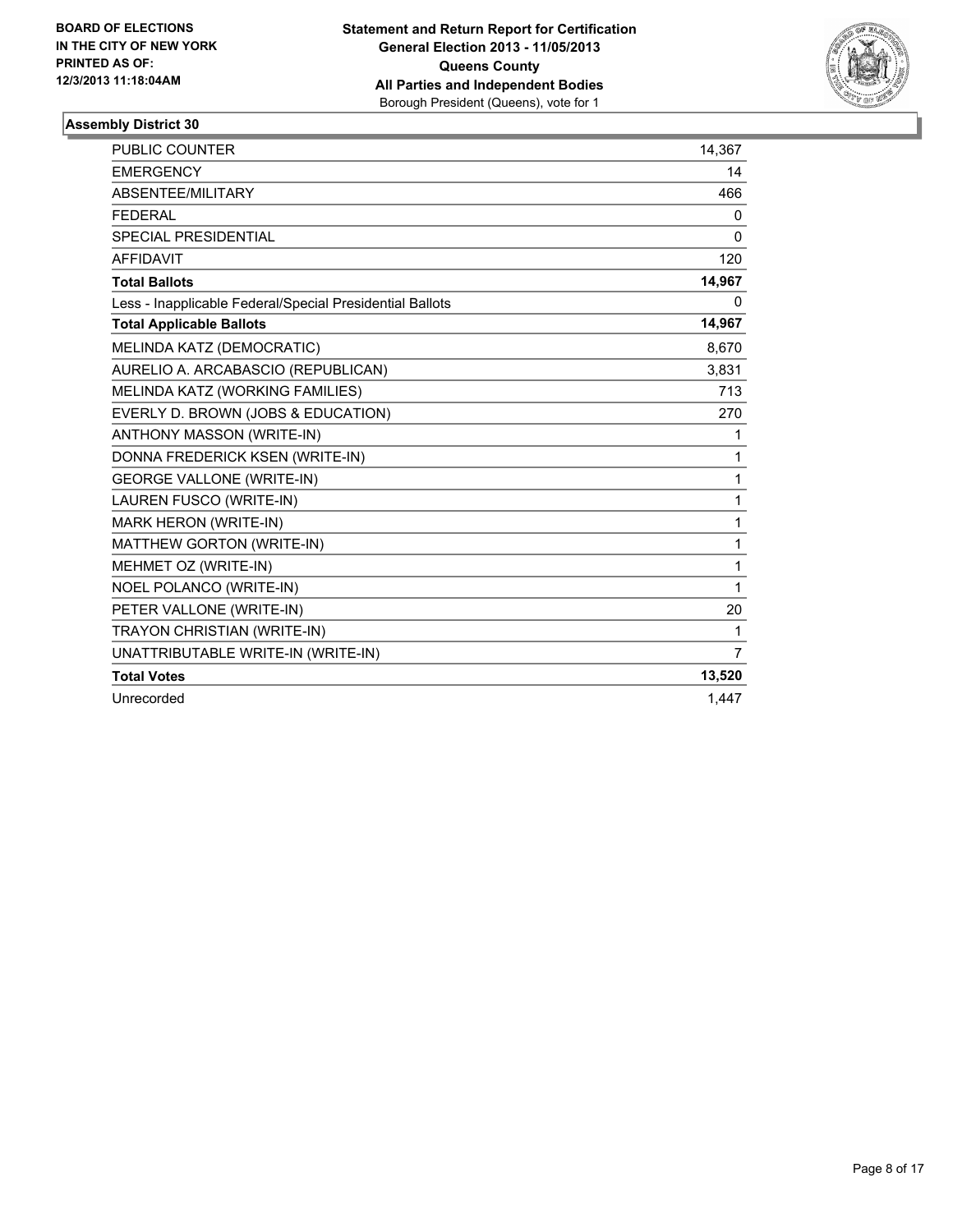

| <b>PUBLIC COUNTER</b>                                    | 12,019   |
|----------------------------------------------------------|----------|
| <b>EMERGENCY</b>                                         | 0        |
| ABSENTEE/MILITARY                                        | 307      |
| <b>FEDERAL</b>                                           | 0        |
| <b>SPECIAL PRESIDENTIAL</b>                              | $\Omega$ |
| <b>AFFIDAVIT</b>                                         | 124      |
| <b>Total Ballots</b>                                     | 12,450   |
| Less - Inapplicable Federal/Special Presidential Ballots | 0        |
| <b>Total Applicable Ballots</b>                          | 12,450   |
| MELINDA KATZ (DEMOCRATIC)                                | 10,206   |
| AURELIO A. ARCABASCIO (REPUBLICAN)                       | 586      |
| MELINDA KATZ (WORKING FAMILIES)                          | 266      |
| EVERLY D. BROWN (JOBS & EDUCATION)                       | 362      |
| ACAN KATEMAN (WRITE-IN)                                  | 1        |
| ERICK SALGADO (WRITE-IN)                                 | 3        |
| EVERLY D. BROWN (WRITE-IN)                               | 1        |
| LANCE EASTACHE (WRITE-IN)                                | 1        |
| PETER VALLONE (WRITE-IN)                                 | 3        |
| SHEILA PECORARO (WRITE-IN)                               | 1        |
| UNATTRIBUTABLE WRITE-IN (WRITE-IN)                       | 3        |
| <b>Total Votes</b>                                       | 11,433   |
| Unrecorded                                               | 1.017    |

| <b>PUBLIC COUNTER</b>                                    | 16,455       |
|----------------------------------------------------------|--------------|
| <b>EMERGENCY</b>                                         | 6            |
| ABSENTEE/MILITARY                                        | 334          |
| <b>FEDERAL</b>                                           | 0            |
| <b>SPECIAL PRESIDENTIAL</b>                              | 0            |
| <b>AFFIDAVIT</b>                                         | 182          |
| <b>Total Ballots</b>                                     | 16,977       |
| Less - Inapplicable Federal/Special Presidential Ballots | $\mathbf{0}$ |
| <b>Total Applicable Ballots</b>                          | 16,977       |
| MELINDA KATZ (DEMOCRATIC)                                | 14,301       |
| AURELIO A. ARCABASCIO (REPUBLICAN)                       | 260          |
| MELINDA KATZ (WORKING FAMILIES)                          | 337          |
| EVERLY D. BROWN (JOBS & EDUCATION)                       | 815          |
| SETH GALINSKY (WRITE-IN)                                 | 1            |
| UNATTRIBUTABLE WRITE-IN (WRITE-IN)                       | 4            |
| WILLIE L BARKER (WRITE-IN)                               | 1            |
| <b>Total Votes</b>                                       | 15,719       |
| Unrecorded                                               | 1,258        |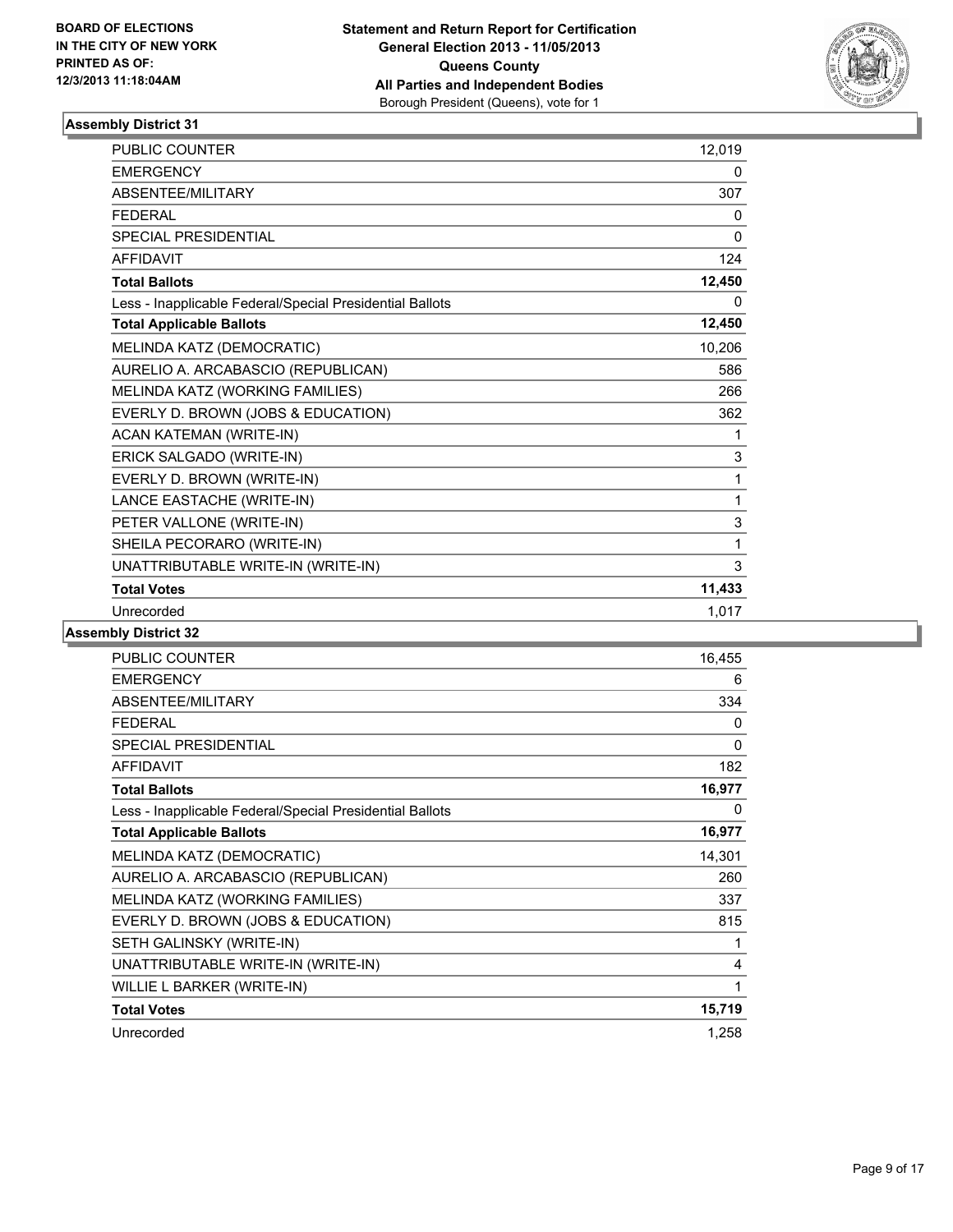

| <b>PUBLIC COUNTER</b>                                    | 19,352       |
|----------------------------------------------------------|--------------|
| <b>EMERGENCY</b>                                         | 0            |
| ABSENTEE/MILITARY                                        | 404          |
| <b>FEDERAL</b>                                           | 0            |
| <b>SPECIAL PRESIDENTIAL</b>                              | $\mathbf{0}$ |
| <b>AFFIDAVIT</b>                                         | 136          |
| <b>Total Ballots</b>                                     | 19,892       |
| Less - Inapplicable Federal/Special Presidential Ballots | 0            |
| <b>Total Applicable Ballots</b>                          | 19,892       |
| MELINDA KATZ (DEMOCRATIC)                                | 15,693       |
| AURELIO A. ARCABASCIO (REPUBLICAN)                       | 1,457        |
| MELINDA KATZ (WORKING FAMILIES)                          | 552          |
| EVERLY D. BROWN (JOBS & EDUCATION)                       | 647          |
| ALEX TSEKAVES (WRITE-IN)                                 | 1            |
| CLYDE VANEL (WRITE-IN)                                   | 1            |
| DONNA MARIE CALTABIANO (WRITE-IN)                        | $\mathbf 1$  |
| FRANK PADAVAN (WRITE-IN)                                 | $\mathbf 1$  |
| HAROLD SAXON (WRITE-IN)                                  | 1            |
| IRA SHAPIRO (WRITE-IN)                                   | 1            |
| PETER VALLONE (WRITE-IN)                                 | 6            |
| UNATTRIBUTABLE WRITE-IN (WRITE-IN)                       | 4            |
| VIOLA PLUMMER (WRITE-IN)                                 | 1            |
| <b>Total Votes</b>                                       | 18,366       |
| Unrecorded                                               | 1,526        |

| <b>PUBLIC COUNTER</b>                                    | 10,134         |
|----------------------------------------------------------|----------------|
| <b>EMERGENCY</b>                                         | 0              |
| ABSENTEE/MILITARY                                        | 237            |
| <b>FFDFRAI</b>                                           | 0              |
| <b>SPECIAL PRESIDENTIAL</b>                              | 0              |
| <b>AFFIDAVIT</b>                                         | 121            |
| <b>Total Ballots</b>                                     | 10,492         |
| Less - Inapplicable Federal/Special Presidential Ballots | 0              |
| <b>Total Applicable Ballots</b>                          | 10,492         |
| MELINDA KATZ (DEMOCRATIC)                                | 7,393          |
| AURELIO A. ARCABASCIO (REPUBLICAN)                       | 1,363          |
| MELINDA KATZ (WORKING FAMILIES)                          | 538            |
| EVERLY D. BROWN (JOBS & EDUCATION)                       | 199            |
| DAVID ROSASCO (WRITE-IN)                                 | 1              |
| DENNIS SANCHEZ (WRITE-IN)                                | $\overline{2}$ |
| MICHAEL PARRELLA (WRITE-IN)                              | 1              |
| PETER VALLONE (WRITE-IN)                                 | 6              |
| THOMAS LUMPKIM (WRITE-IN)                                | 1              |
| UNATTRIBUTABLE WRITE-IN (WRITE-IN)                       | 2              |
| <b>Total Votes</b>                                       | 9,506          |
| Unrecorded                                               | 986            |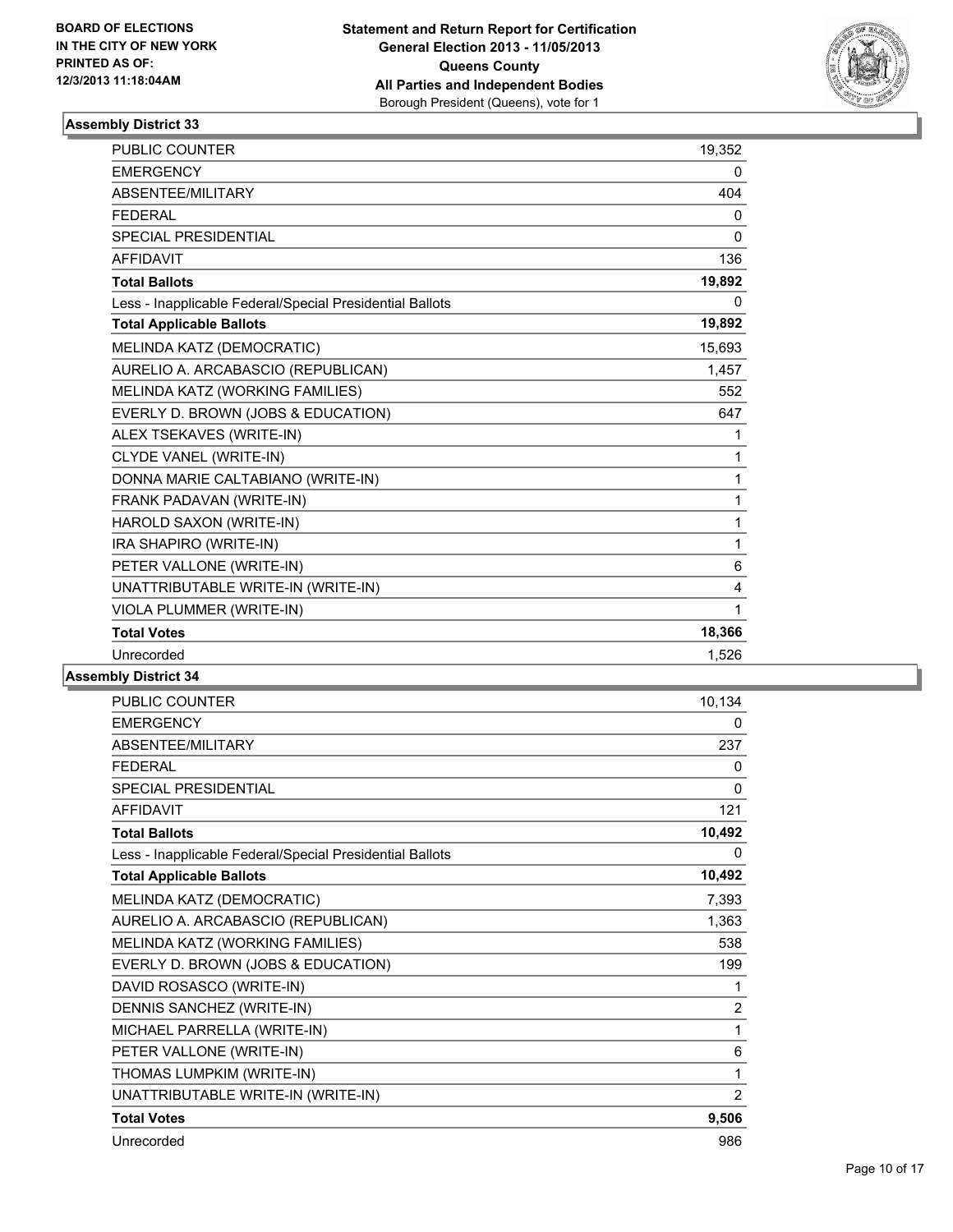

| <b>PUBLIC COUNTER</b>                                    | 9,190    |
|----------------------------------------------------------|----------|
| <b>EMERGENCY</b>                                         | 0        |
| ABSENTEE/MILITARY                                        | 375      |
| <b>FEDERAL</b>                                           | 0        |
| <b>SPECIAL PRESIDENTIAL</b>                              | $\Omega$ |
| <b>AFFIDAVIT</b>                                         | 98       |
| <b>Total Ballots</b>                                     | 9,663    |
| Less - Inapplicable Federal/Special Presidential Ballots | 0        |
| <b>Total Applicable Ballots</b>                          | 9,663    |
| MELINDA KATZ (DEMOCRATIC)                                | 7,510    |
| AURELIO A. ARCABASCIO (REPUBLICAN)                       | 781      |
| MELINDA KATZ (WORKING FAMILIES)                          | 294      |
| EVERLY D. BROWN (JOBS & EDUCATION)                       | 244      |
| ADAM MCCONELL (WRITE-IN)                                 | 1        |
| <b>GAVEN NOWAK (WRITE-IN)</b>                            | 1        |
| JOHN TEST (WRITE-IN)                                     | 1        |
| LORY ANTONELLI (WRITE-IN)                                | 1        |
| MARK J BIBLIS (WRITE-IN)                                 | 1        |
| PETER VALLONE (WRITE-IN)                                 | 7        |
| UNATTRIBUTABLE WRITE-IN (WRITE-IN)                       | 4        |
| WILLIAM HELMS III (WRITE-IN)                             | 1        |
| <b>Total Votes</b>                                       | 8,846    |
| Unrecorded                                               | 817      |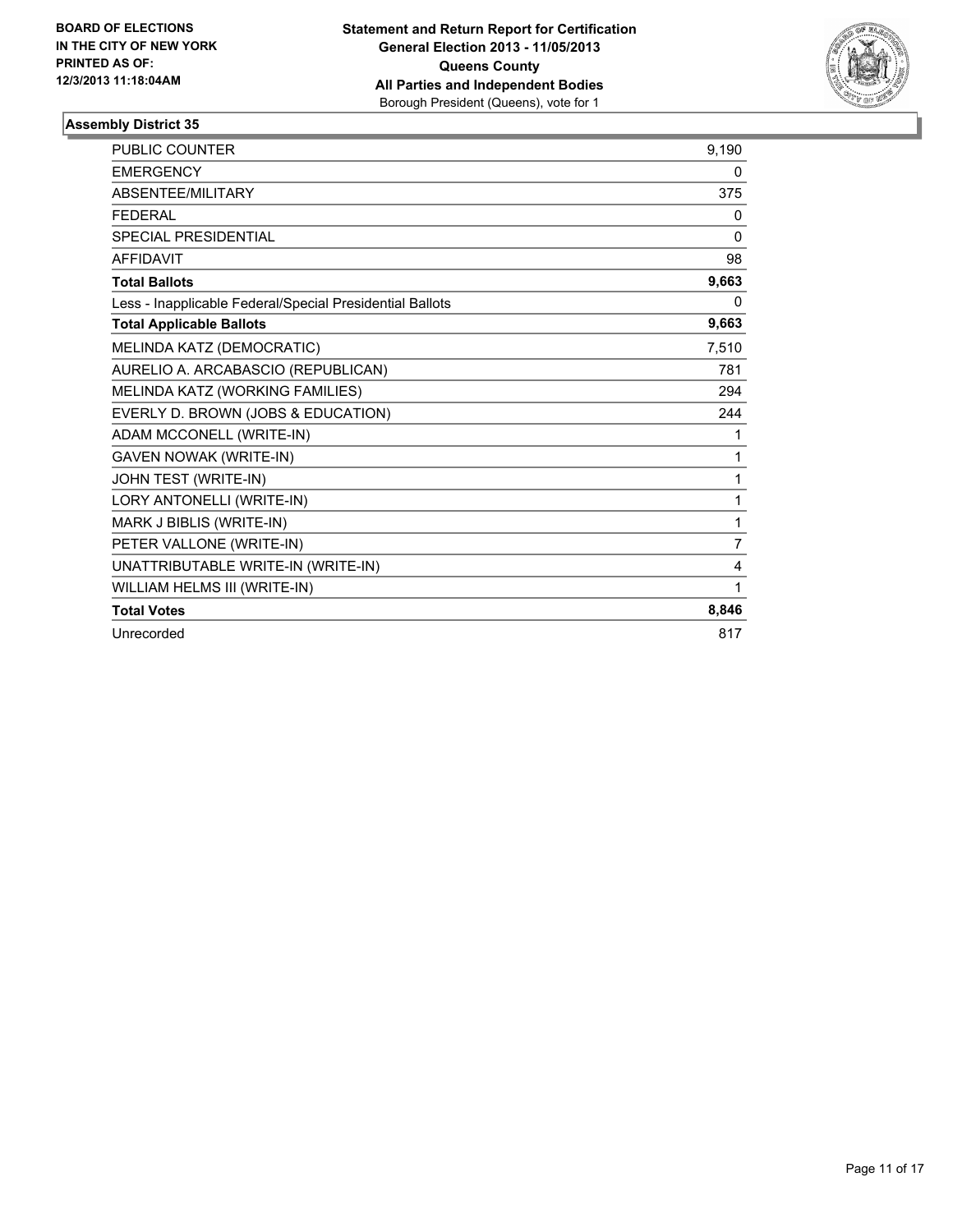

| <b>PUBLIC COUNTER</b>                                    | 14,716         |
|----------------------------------------------------------|----------------|
| <b>EMERGENCY</b>                                         | 1              |
| ABSENTEE/MILITARY                                        | 290            |
| <b>FEDERAL</b>                                           | 0              |
| <b>SPECIAL PRESIDENTIAL</b>                              | 0              |
| <b>AFFIDAVIT</b>                                         | 199            |
| <b>Total Ballots</b>                                     | 15,206         |
| Less - Inapplicable Federal/Special Presidential Ballots | 0              |
| <b>Total Applicable Ballots</b>                          | 15,206         |
| MELINDA KATZ (DEMOCRATIC)                                | 9,931          |
| AURELIO A. ARCABASCIO (REPUBLICAN)                       | 2,510          |
| MELINDA KATZ (WORKING FAMILIES)                          | 1,032          |
| EVERLY D. BROWN (JOBS & EDUCATION)                       | 305            |
| ALEX JONES (WRITE-IN)                                    | 1              |
| DEBBY ELKIN (WRITE-IN)                                   | 1              |
| JONATHAN SZOTT (WRITE-IN)                                | $\overline{2}$ |
| JOSID SIMIC (WRITE-IN)                                   | 1              |
| MATTHEW GORTON (WRITE-IN)                                | 1              |
| PAUL CRIMI (WRITE-IN)                                    | 1              |
| PETER VALLONE (WRITE-IN)                                 | 34             |
| UNATTRIBUTABLE WRITE-IN (WRITE-IN)                       | 10             |
| <b>Total Votes</b>                                       | 13,829         |
| Unrecorded                                               | 1,377          |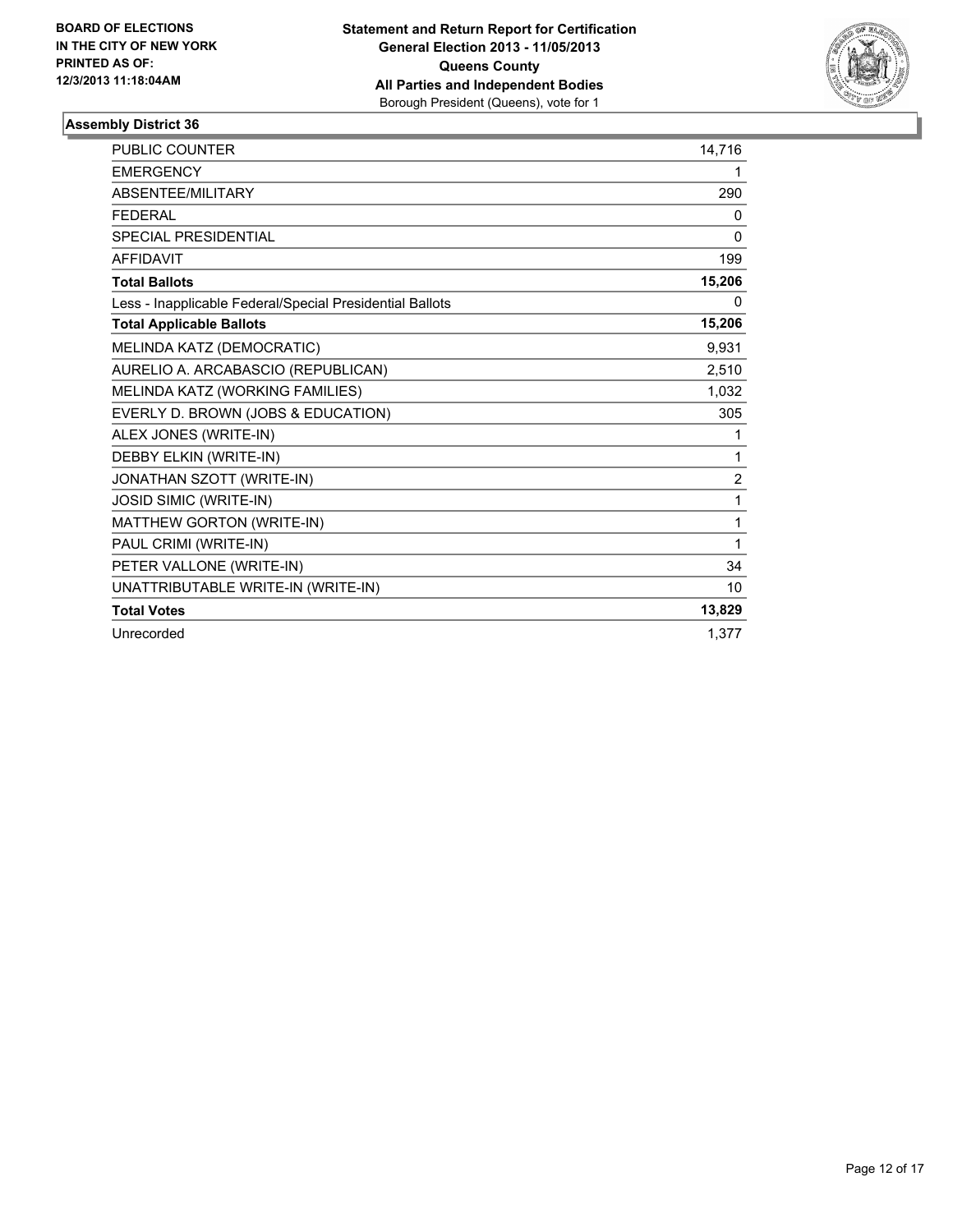

| <b>PUBLIC COUNTER</b>                                    | 12,663       |
|----------------------------------------------------------|--------------|
| <b>EMERGENCY</b>                                         | 59           |
| ABSENTEE/MILITARY                                        | 267          |
| <b>FEDERAL</b>                                           | 0            |
| <b>SPECIAL PRESIDENTIAL</b>                              | $\mathbf{0}$ |
| <b>AFFIDAVIT</b>                                         | 160          |
| <b>Total Ballots</b>                                     | 13,149       |
| Less - Inapplicable Federal/Special Presidential Ballots | 0            |
| <b>Total Applicable Ballots</b>                          | 13,149       |
| MELINDA KATZ (DEMOCRATIC)                                | 9,324        |
| AURELIO A. ARCABASCIO (REPUBLICAN)                       | 1,606        |
| MELINDA KATZ (WORKING FAMILIES)                          | 797          |
| EVERLY D. BROWN (JOBS & EDUCATION)                       | 283          |
| CHRISTY LEE (WRITE-IN)                                   | 1            |
| LEON CZOLBOST (WRITE-IN)                                 | $\mathbf{1}$ |
| MARIA LILAKOS (WRITE-IN)                                 | $\mathbf 1$  |
| MATTHEW M GURTON (WRITE-IN)                              | $\mathbf{1}$ |
| PETER VALLONE (WRITE-IN)                                 | 10           |
| RICHARD IRITANO (WRITE-IN)                               | 1            |
| TONY ARIABASCIO (WRITE-IN)                               | 1            |
| UNATTRIBUTABLE WRITE-IN (WRITE-IN)                       | 3            |
| WALTER IWANCHIW (WRITE-IN)                               | 1            |
| <b>Total Votes</b>                                       | 12,030       |
| Unrecorded                                               | 1,119        |

| <b>PUBLIC COUNTER</b>                                    | 9,719        |
|----------------------------------------------------------|--------------|
| <b>EMERGENCY</b>                                         | 1            |
| ABSENTEE/MILITARY                                        | 196          |
| <b>FFDFRAI</b>                                           | 0            |
| <b>SPECIAL PRESIDENTIAL</b>                              | $\mathbf{0}$ |
| <b>AFFIDAVIT</b>                                         | 98           |
| <b>Total Ballots</b>                                     | 10,014       |
| Less - Inapplicable Federal/Special Presidential Ballots | 0            |
| <b>Total Applicable Ballots</b>                          | 10,014       |
| MELINDA KATZ (DEMOCRATIC)                                | 6,724        |
| AURELIO A. ARCABASCIO (REPUBLICAN)                       | 1,774        |
| MELINDA KATZ (WORKING FAMILIES)                          | 436          |
| EVERLY D. BROWN (JOBS & EDUCATION)                       | 163          |
| DAVID ADORNO (WRITE-IN)                                  | 1            |
| EDWARD SCORILLO (WRITE-IN)                               | 1            |
| EMILY HAUSER (WRITE-IN)                                  | 1            |
| NOEL POLANCO (WRITE-IN)                                  | 1            |
| PETER VALLONE (WRITE-IN)                                 | 11           |
| UNATTRIBUTABLE WRITE-IN (WRITE-IN)                       | 1            |
| <b>Total Votes</b>                                       | 9,113        |
| Unrecorded                                               | 901          |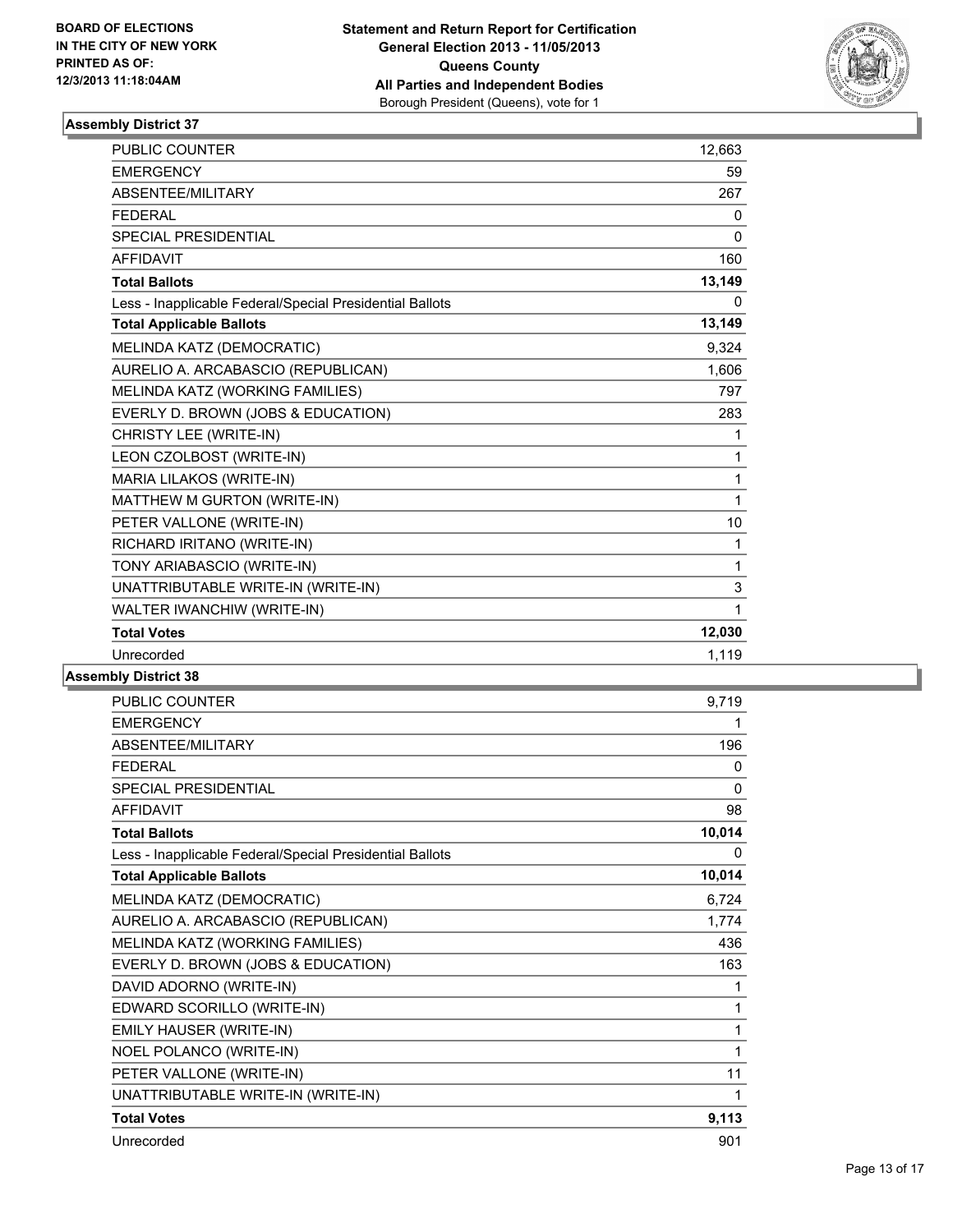

| <b>PUBLIC COUNTER</b>                                    | 7,292          |
|----------------------------------------------------------|----------------|
| <b>EMERGENCY</b>                                         | 0              |
| ABSENTEE/MILITARY                                        | 148            |
| <b>FEDERAL</b>                                           | 0              |
| SPECIAL PRESIDENTIAL                                     | 0              |
| <b>AFFIDAVIT</b>                                         | 101            |
| <b>Total Ballots</b>                                     | 7,541          |
| Less - Inapplicable Federal/Special Presidential Ballots | 0              |
| <b>Total Applicable Ballots</b>                          | 7,541          |
| MELINDA KATZ (DEMOCRATIC)                                | 5,378          |
| AURELIO A. ARCABASCIO (REPUBLICAN)                       | 858            |
| MELINDA KATZ (WORKING FAMILIES)                          | 380            |
| EVERLY D. BROWN (JOBS & EDUCATION)                       | 136            |
| <b>GRACE CHRISTIE (WRITE-IN)</b>                         | 1              |
| PETER VALLONE (WRITE-IN)                                 | 1              |
| SETH GALINSKY (WRITE-IN)                                 | $\overline{2}$ |
| UNATTRIBUTABLE WRITE-IN (WRITE-IN)                       | 3              |
| <b>Total Votes</b>                                       | 6,759          |
| Unrecorded                                               | 782            |

| PUBLIC COUNTER                                           | 10,014       |
|----------------------------------------------------------|--------------|
| <b>EMERGENCY</b>                                         | 0            |
| ABSENTEE/MILITARY                                        | 361          |
| <b>FFDFRAL</b>                                           | 0            |
| <b>SPECIAL PRESIDENTIAL</b>                              | $\mathbf{0}$ |
| <b>AFFIDAVIT</b>                                         | 63           |
| <b>Total Ballots</b>                                     | 10,438       |
| Less - Inapplicable Federal/Special Presidential Ballots | 0            |
| <b>Total Applicable Ballots</b>                          | 10,438       |
| MELINDA KATZ (DEMOCRATIC)                                | 6,414        |
| AURELIO A. ARCABASCIO (REPUBLICAN)                       | 2,082        |
| MELINDA KATZ (WORKING FAMILIES)                          | 355          |
| EVERLY D. BROWN (JOBS & EDUCATION)                       | 174          |
| ERIC SPENCER DAVIS (WRITE-IN)                            | 1            |
| PETER CHONG (WRITE-IN)                                   | 1            |
| PETER VALLONE (WRITE-IN)                                 | 6            |
| THOAMS M. ORTEGA (WRITE-IN)                              | 1            |
| UNATTRIBUTABLE WRITE-IN (WRITE-IN)                       | 1            |
| <b>Total Votes</b>                                       | 9,035        |
| Unrecorded                                               | 1,403        |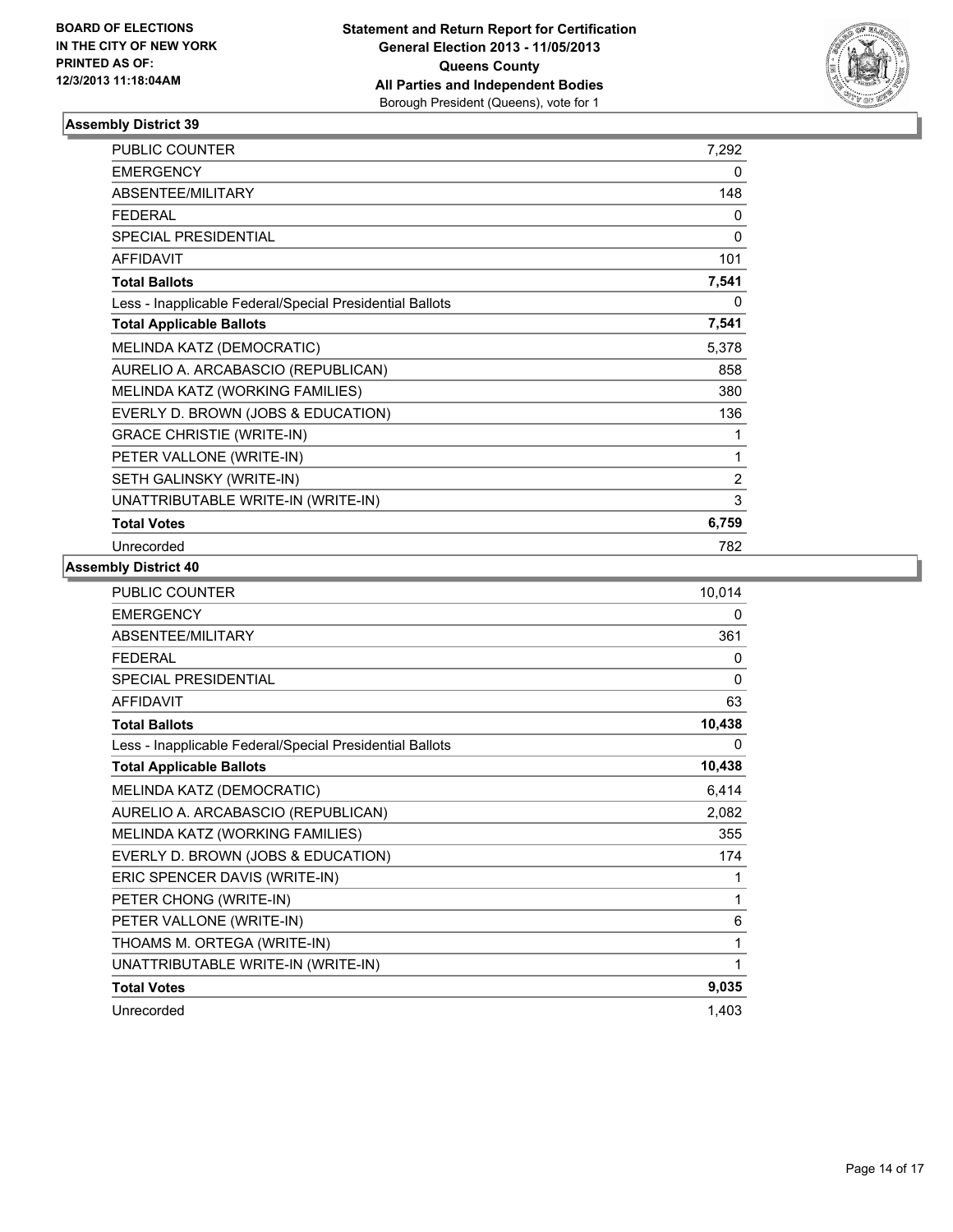

## **Total for Borough President (Queens) - Queens County**

| PUBLIC COUNTER                                           | 251,817 |
|----------------------------------------------------------|---------|
| <b>EMERGENCY</b>                                         | 151     |
| ABSENTEE/MILITARY                                        | 7,776   |
| FEDERAL                                                  | 0       |
| SPECIAL PRESIDENTIAL                                     | 0       |
| AFFIDAVIT                                                | 2,344   |
| <b>Total Ballots</b>                                     | 262,088 |
| Less - Inapplicable Federal/Special Presidential Ballots | 0       |
| <b>Total Applicable Ballots</b>                          | 262,088 |
| MELINDA KATZ (DEMOCRATIC)                                | 181,438 |
| AURELIO A. ARCABASCIO (REPUBLICAN)                       | 41,184  |
| MELINDA KATZ (WORKING FAMILIES)                          | 9,986   |
| EVERLY D. BROWN (JOBS & EDUCATION)                       | 6,162   |
| ACAN KATEMAN (WRITE-IN)                                  | 1       |
| ADAM MCCONELL (WRITE-IN)                                 | 1       |
| ALEX JONES (WRITE-IN)                                    | 1       |
| ALEX TSEKAVES (WRITE-IN)                                 | 1       |
| ANTHONY MASSON (WRITE-IN)                                | 1       |
| ANTHONY WEINER (WRITE-IN)                                | 1       |
| AYALA STERN (WRITE-IN)                                   | 1       |
| CAMINA NIEVES (WRITE-IN)                                 | 1       |
| CHRISTINA MAGGI (WRITE-IN)                               | 1       |
| CHRISTY LEE (WRITE-IN)                                   | 1       |
| CLYDE VANEL (WRITE-IN)                                   | 1       |
| COREY GUMBS (WRITE-IN)                                   | 1       |
| CURTIS SLIWA (WRITE-IN)                                  | 1       |
| CYNTHIA LEON (WRITE-IN)                                  | 1       |
| DAN MOSKOWITZ (WRITE-IN)                                 | 1       |
| DAVID ADORNO (WRITE-IN)                                  | 1       |
| DAVID CASVIS (WRITE-IN)                                  | 1       |
| DAVID ROSASCO (WRITE-IN)                                 | 1       |
| DEBBY ELKIN (WRITE-IN)                                   | 1       |
| DENNIS SANCHEZ (WRITE-IN)                                | 2       |
| DONNA FREDERICK KSEN (WRITE-IN)                          | 1       |
| DONNA MARIE CALTABIANO (WRITE-IN)                        | 1       |
| DOUG HEFFERNAN (WRITE-IN)                                | 1       |
| ED MCCLOSKEY (WRITE-IN)                                  | 1       |
| EDWARD SCORILLO (WRITE-IN)                               | 1       |
| ELLIOT COHEN (WRITE-IN)                                  | 1       |
| ELSA WEINER (WRITE-IN)                                   | 1       |
| EMILY HAUSER (WRITE-IN)                                  | 1       |
| ERIC SPENCER DAVIS (WRITE-IN)                            | 1       |
| ERICK SALGADO (WRITE-IN)                                 | 3       |
| ERIK BLUM (WRITE-IN)                                     | 3       |
| EVERLY D. BROWN (WRITE-IN)                               | 1       |
| FRANK PADAVAN (WRITE-IN)                                 | 1       |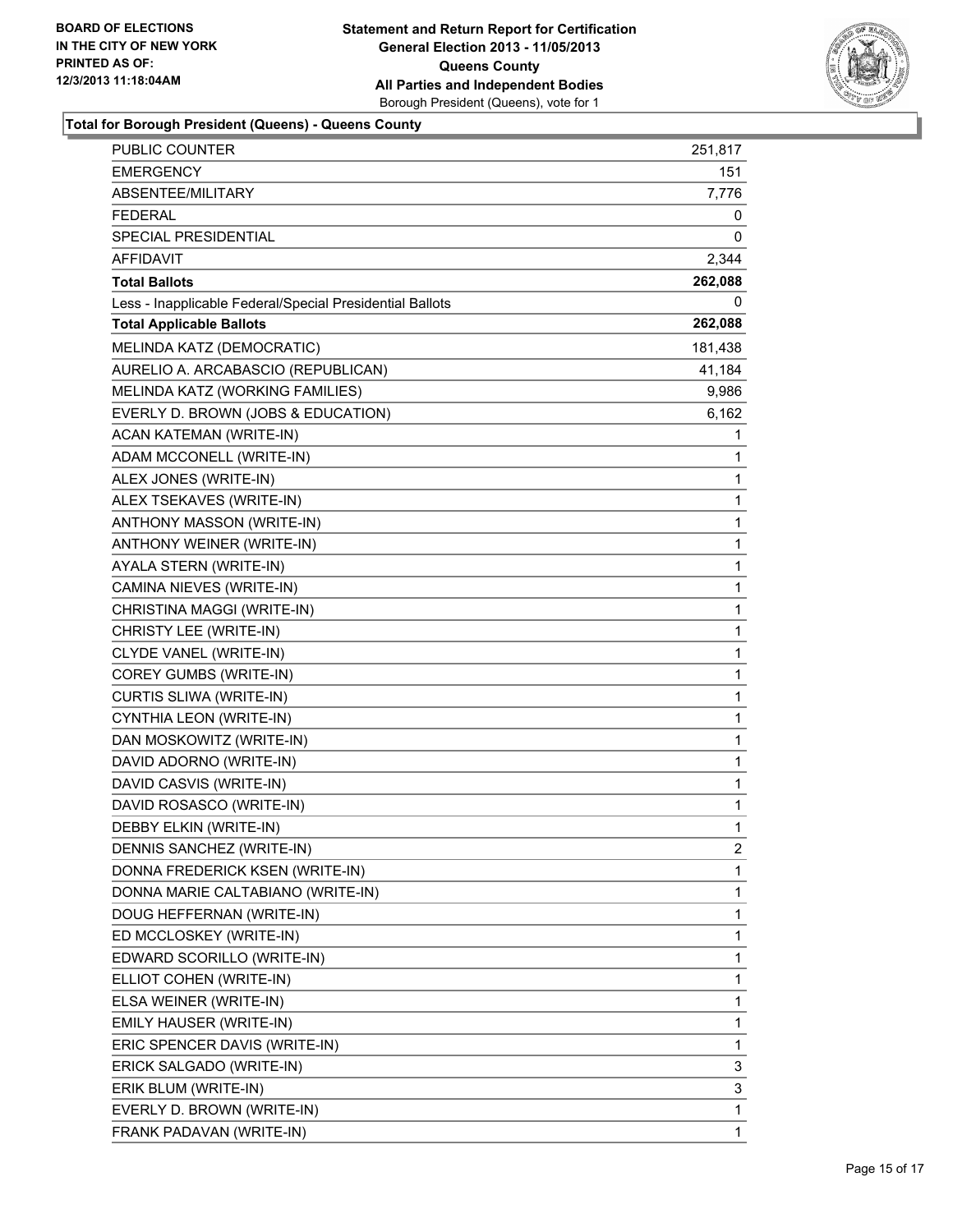

## **Total for Borough President (Queens) - Queens County**

| <b>GAIA MAURER (WRITE-IN)</b>     | 1              |
|-----------------------------------|----------------|
| <b>GARY PIETROAKY (WRITE-IN)</b>  | 1              |
| <b>GAVEN NOWAK (WRITE-IN)</b>     | 1              |
| <b>GEORGE VALLONE (WRITE-IN)</b>  | 1              |
| <b>GERALD SULLIVAN (WRITE-IN)</b> | 1              |
| <b>GRACE CHRISTIE (WRITE-IN)</b>  | 1              |
| HAROLD SAXON (WRITE-IN)           | 1              |
| HENRY LAGOS (WRITE-IN)            | 1              |
| HIEN TRAN (WRITE-IN)              | 1              |
| IRA SHAPIRO (WRITE-IN)            | 1              |
| <b>ISAAC PANSEE (WRITE-IN)</b>    | 1              |
| JASON CAMPBELL (WRITE-IN)         | 1              |
| JOHN LIU (WRITE-IN)               | 1              |
| JOHN TEST (WRITE-IN)              | 3              |
| JOHN W. CRONIN (WRITE-IN)         | 1              |
| JONATHAN SZOTT (WRITE-IN)         | 2              |
| JOSEPH A SURACI (WRITE-IN)        | 1              |
| JOSEPH W. LOYES JR. (WRITE-IN)    | 1              |
| JOSID SIMIC (WRITE-IN)            | 1              |
| KEN CARL (WRITE-IN)               | 1              |
| LANCE EASTACHE (WRITE-IN)         | 1              |
| LAUREN FUSCO (WRITE-IN)           | 1              |
| LEON CZOLBOST (WRITE-IN)          | 1              |
| LEROY COMRIE (WRITE-IN)           | $\overline{2}$ |
| LEW SIMON (WRITE-IN)              | 1              |
| LORY ANTONELLI (WRITE-IN)         | 1              |
| MANA DI-INNOCENA TLIS (WRITE-IN)  | 1              |
| MARIA LILAKOS (WRITE-IN)          | 1              |
| MARK HERON (WRITE-IN)             | 1              |
| MARK J BIBLIS (WRITE-IN)          | 1              |
| MATTHEW GORTON (WRITE-IN)         | 5              |
| MATTHEW M GURTON (WRITE-IN)       | 1              |
| MEHMET OZ (WRITE-IN)              | 1              |
| MICHAEL GRASSO (WRITE-IN)         | 1              |
| MICHAEL PARRELLA (WRITE-IN)       | 1              |
| MICHAEL SKROVOV (WRITE-IN)        | 1              |
| MONTGOMERY SUMMA (WRITE-IN)       | 1              |
| MUMIA ABU-SAMAL (WRITE-IN)        | 1              |
| NECHONGE LOCH (WRITE-IN)          | 1              |
| NOEL POLANCO (WRITE-IN)           | $\overline{2}$ |
| PATRICIA CAYO SEXTON (WRITE-IN)   | 1              |
| PATRICK SETNOFF (WRITE-IN)        | 1              |
| PAUL CRIMI (WRITE-IN)             | 1              |
| PETER CHONG (WRITE-IN)            | 1              |
| PETER KOO (WRITE-IN)              | 1              |
| PETER M HARGROVE (WRITE-IN)       | 1              |